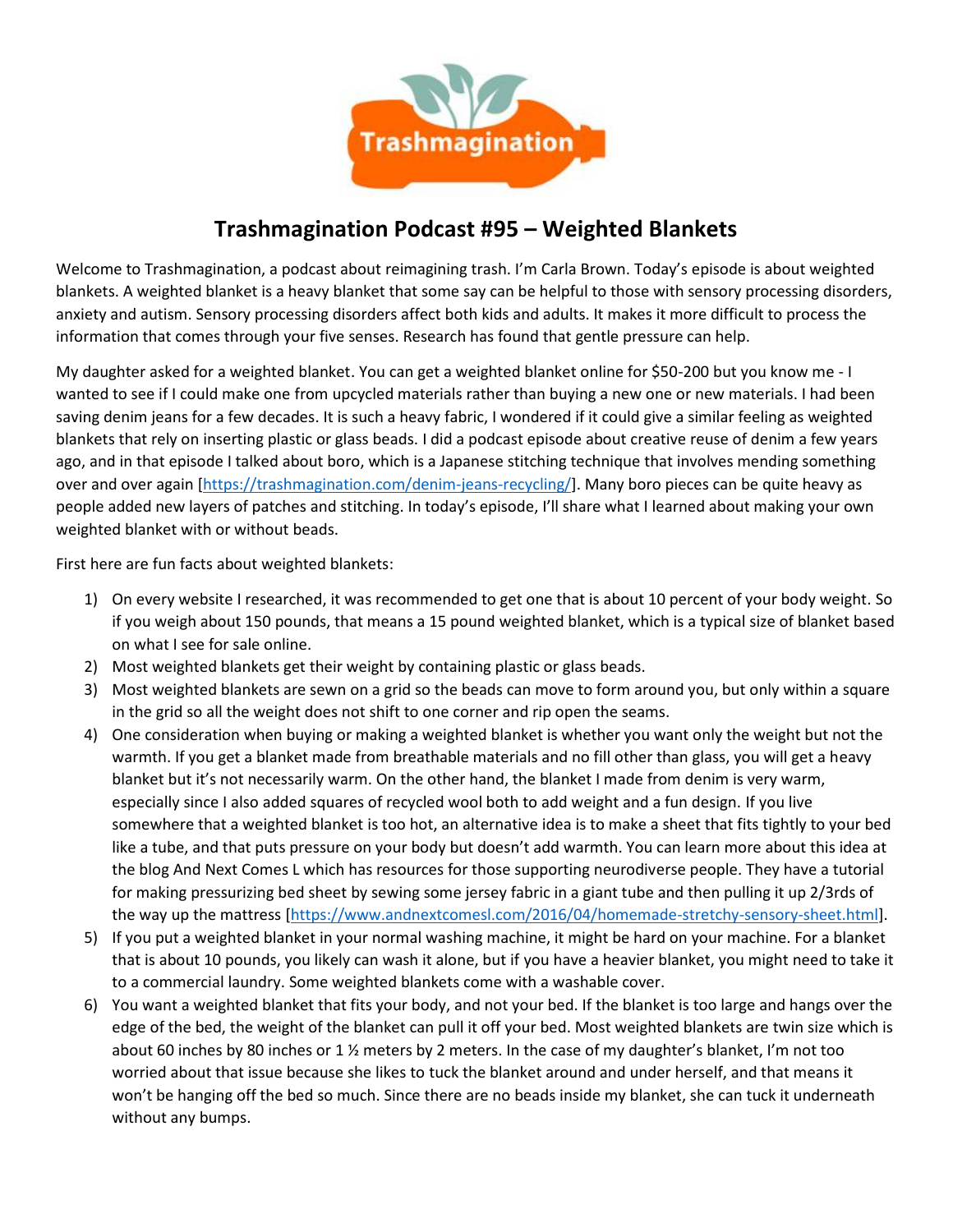## **Plastic and Glass Beads or Pellets**

Next I want to talk about the plastic and glass beads or pellets inside many weighted blankets. When I learned that this was the most common method for adding weight to the blankets, my first reaction was that the world doesn't need any more plastic pellets and I didn't want to buy them. The photos of the plastic pellets reminded me of photos I saw when I researched the podcast episode about beach trash. These pellets are called nurdles and they are a major pollution problem in the ocean because animals think they are fish eggs and eat them. However, there might be an environmentally friendlier way to use plastic pellets. If you already own a bunch of stuffed animals like Beanie Babies that contain those pellets, and you are already planning to creatively reuse them, this would be a great creative reuse idea. A Beanie Baby toy weighs about 6 ounces, and let's assume 4 ounces of that is the filler, so it would take 60 Beanie Babies to get enough pellets for a 15 pound weighted blanket. You probably don't own 60 Beanie Babies that need recycling, but you might be able to gather enough if you put out a call on your local Buy Nothing group. Even if half your filler was recycled, that's better than none!

So now let's talk about glass beads. On Amazon, you can buy 15 pounds of glass beads for \$43 as of today. From a cost perspective, since many weighted blankets cost that much or less, it might just make sense to buy the blanket and save your sewing time for more creative projects. But also from an environmental perspective, it still has more impact on the environment to produce glass beads than it is to reuse materials that already exist near you.

If you do decide to make a weighted blanket that contains pellets, I'll link to a tutorial in the show notes that explains how to sew the blanket on a grid and to use a funnel to put an equal weight of pellets into each section of the blanket –

- Made by Marzipan https://youtu.be/0RKvJC37LtQ.
- I Love My Kids https://www.youtube.com/watch?v=qfXgmh1ZxY0
- Man Sewing https://www.youtube.com/watch?v=svqiyDlJmus

#### **Sewing Tips When Making a Weighted Blanket**

So all the tutorials I will share in the show notes are for the weighted blankets that use pellets. There were lots of great comments on the videos from people who made the project and who have family members who were neuro-diverse, so I'll share some of their tips here:

- Avoid using fabrics with busy prints on them if you are making your blanket for someone who has autism or Aspergers. It can be challenging for someone if the prints do not line up in the way they expect – for example if the images are not all going in the same direction. Some suggested more muted colors as well.
- A great fabric option could be minky, fleece or similar fake fur fabric because it has a similar sensation as patting a pet cat or dog, which can be very comforting for some people. I say use whatever fabric you have on hand and if you have that, great! As you'll hear, I used denim and wool because that's what I owned and I also prefer natural fibers.
- If you do add pellets, you have to be very careful not to hit a pellet with the needle on your sewing machine or you will break the needle. To avoid this, people use pins to create a compartment for pellets out the way from the needle when they sew.
- Sew this project with a walking foot. That's an attachment that you put on your sewing machine that helps walk the fabric through the place where the needle goes up and down. This is extra helpful with such a heavy project and also if you use more slippery fabrics. I had one, but I used it so much that it broke. So I sewed my project without a walking foot, but it is a good idea.
- Holding the heavy blanket in place under your sewing machine can be tiring, so it's best to sew this project on a large table that will help support the weight of the blanket.